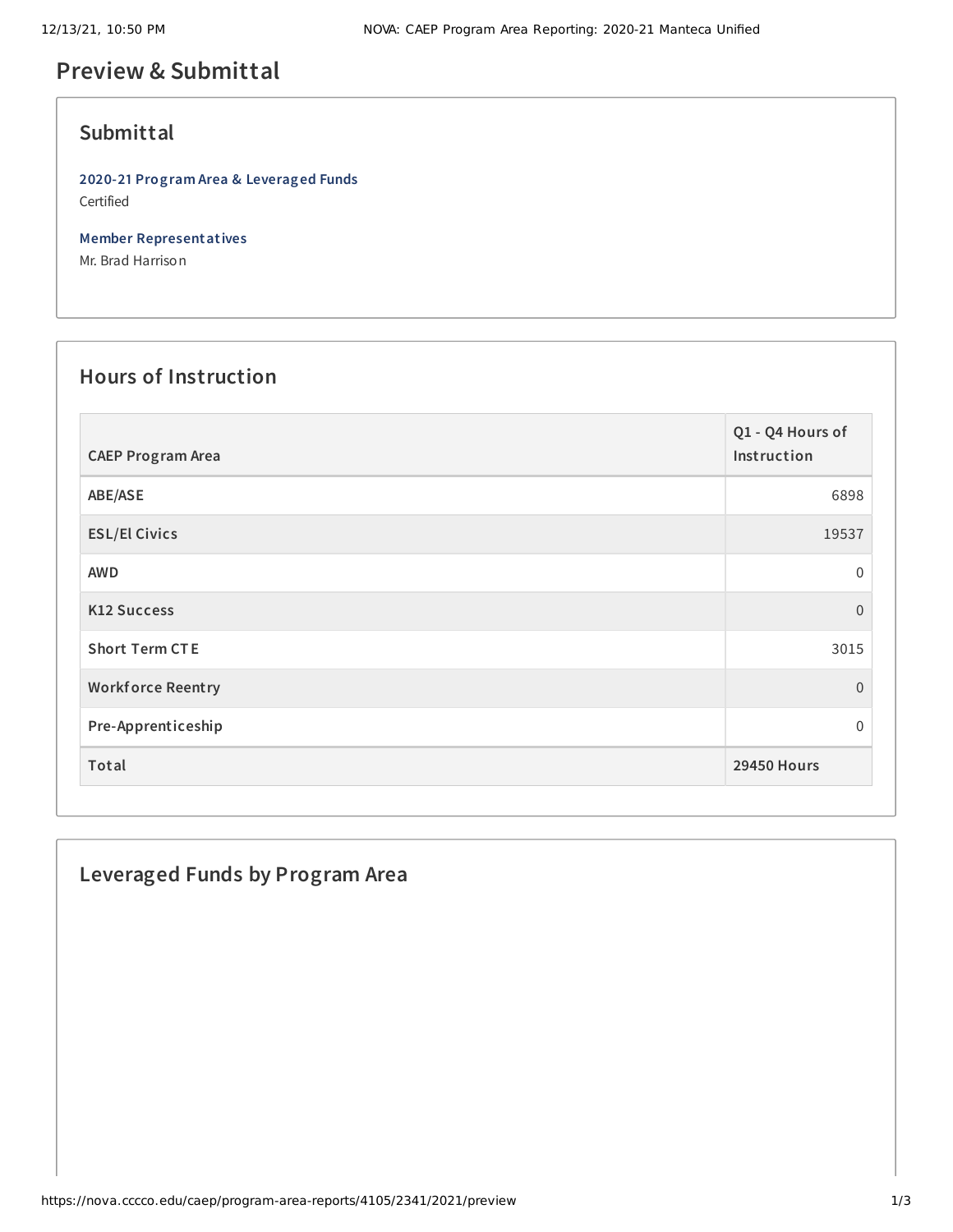| Fund                                     | <b>ABE/ASE</b> | ESL/El<br>Civics | <b>AWD</b> | <b>K12</b><br><b>Success</b> | <b>Short</b><br>Term<br><b>CTE</b> | Workforce<br>Reentry | Pre-<br>Apprenticeship | <b>Totals</b> |
|------------------------------------------|----------------|------------------|------------|------------------------------|------------------------------------|----------------------|------------------------|---------------|
| California Adult<br>Education<br>Program | \$254,080      | \$719,296        | \$0        | \$0                          | \$111,045                          | \$0                  | \$0                    | \$1,084,421   |
| <b>CalWORKs</b>                          | \$0            | \$0              | \$0        | \$0                          | \$3,223                            | \$0                  | \$0                    | \$3,223       |
| NonCredit                                | \$0            | \$0              | \$0        | \$0                          | \$0                                | \$0                  | \$0                    | \$0           |
| <b>Perkins</b>                           | \$0            | \$0              | \$0        | \$0                          | \$0                                | \$0                  | \$0                    | \$0           |
| <b>LCFF</b>                              | \$0            | \$0              | \$0        | \$0                          | \$0                                | \$0                  | \$0                    | \$0           |
| <b>Fees</b>                              | \$4,995        | \$0              | \$0        | \$0                          | \$0                                | \$0                  | \$0                    | \$4,995       |
| K12 Adult Ed<br><b>Jail Funds</b>        | \$0            | \$0              | \$0        | \$0                          | \$0                                | \$0                  | \$0                    | \$0\$         |
| <b>WIOA II</b>                           | \$30,576       | \$97,144         | \$0        | \$0                          | \$0                                | \$0                  | \$0                    | \$127,720     |
| Contracted<br><b>Services</b>            | \$0            | \$0              | \$0\$      | \$0                          | \$0                                | \$0                  | \$0                    | \$0\$         |
| Totals                                   | \$289,651      | \$816,440        | \$0        | \$0                          | \$114,268                          | \$0                  | \$0                    | \$1,220,359   |

#### **Certification**

**50 Delta Sierra Adult Education Alliance (DSAEA) - Primary Contact**

**Dr. Heather Maloy** CAEP Coordinator/Project Director for DSAEA Regional Transitions [hmaloy@deltacollege.edu](mailto:hmaloy@deltacollege.edu)

**Jeff Dundas School For Adult s** Principal [jdundas@stocktonusd.net](mailto:jdundas@stocktonusd.net)

Appro ved by Dr. Heather Maloy

**12/13/2021 02:50 PM PST**